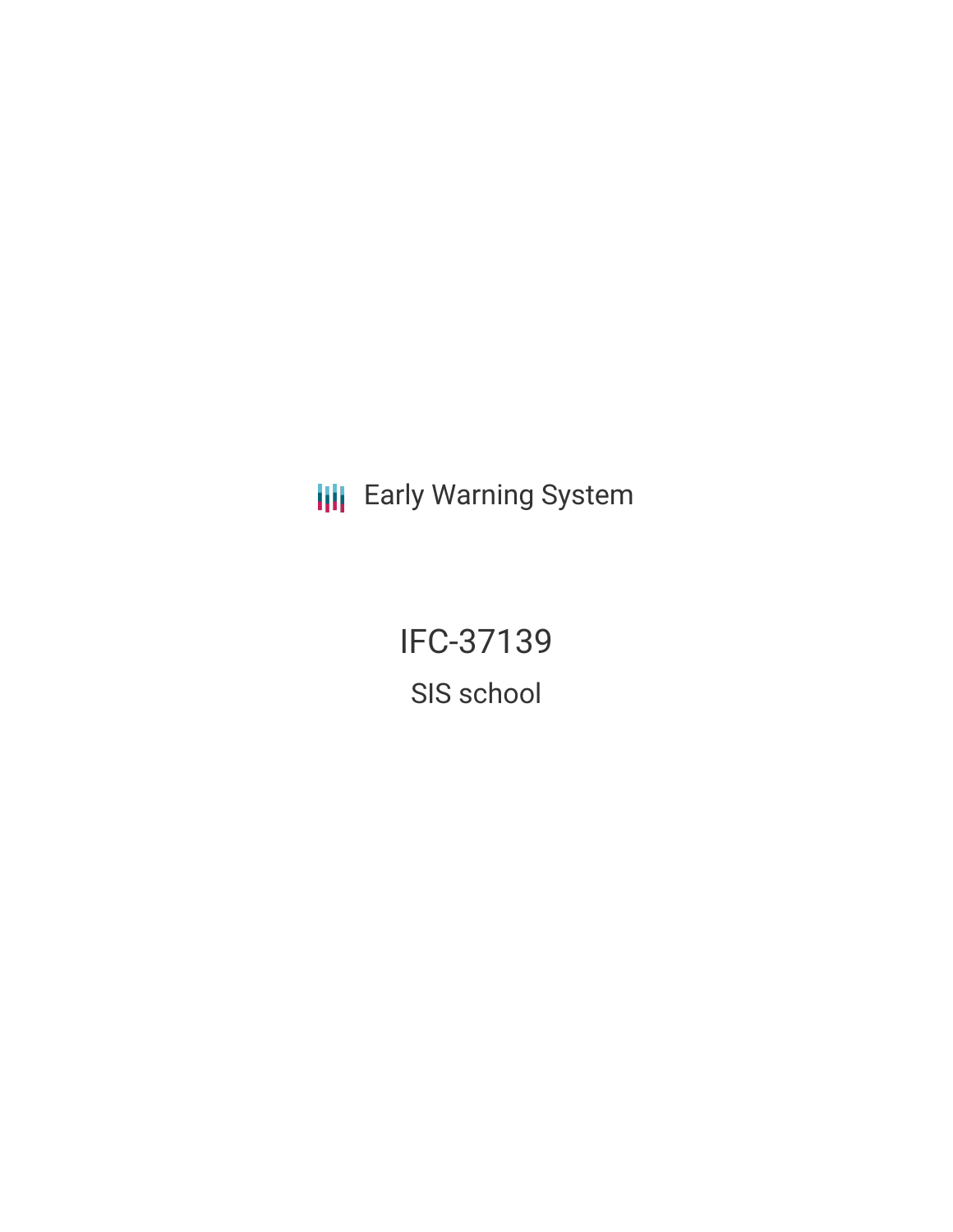

## **Quick Facts**

| <b>Countries</b>               | Indonesia                                                                                         |
|--------------------------------|---------------------------------------------------------------------------------------------------|
| <b>Specific Location</b>       | Greater Jakarta, Medan, Palembang, Cilegon, Semarang, Makassar, Pontianak, Solo, Surabaya, Malang |
| <b>Financial Institutions</b>  | International Finance Corporation (IFC)                                                           |
| <b>Status</b>                  | Approved                                                                                          |
| <b>Bank Risk Rating</b>        | B                                                                                                 |
| <b>Voting Date</b>             | 2016-08-24                                                                                        |
| <b>Borrower</b>                | SOUTHGATE VENTURES PTE LTD                                                                        |
| <b>Sectors</b>                 | <b>Education and Health</b>                                                                       |
| <b>Investment Type(s)</b>      | Loan                                                                                              |
| <b>Investment Amount (USD)</b> | \$20.00 million                                                                                   |
| <b>Loan Amount (USD)</b>       | $$20.00$ million                                                                                  |
| <b>Project Cost (USD)</b>      | $$38.00$ million                                                                                  |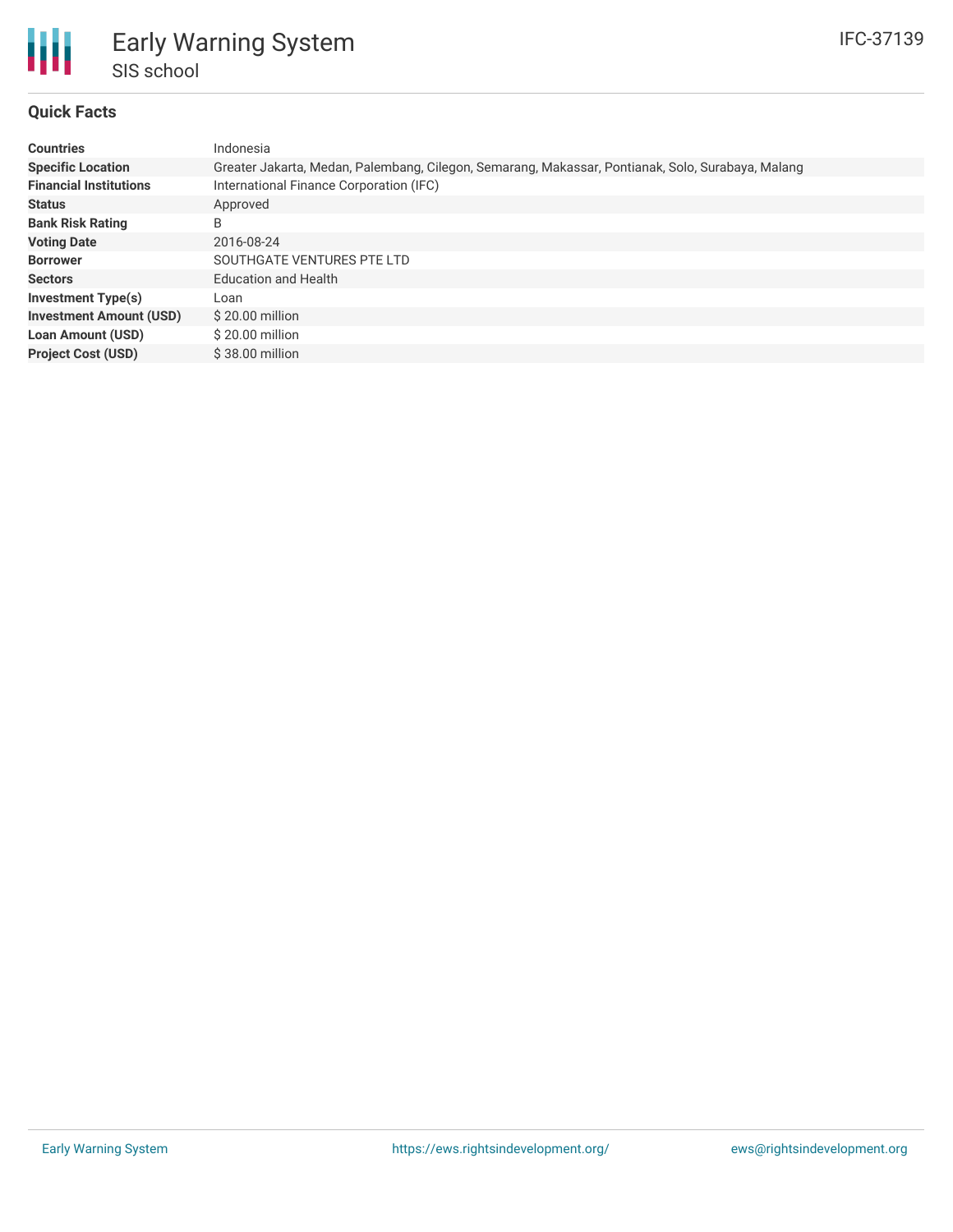

## **Project Description**

According to IFC website, SIS Group of Schools is a private K-12 education institution in Indonesia with 8 campuses located in several cities in Indonesia, including Jakarta, Medan, Semarang, Cilegon and Palembang. SIS is planning to refurbish some of its existing campus buildings, to build up its corporate capabilities and to further expand its operations to other cities in Indonesia and other ASEAN countries should such opportunities arise. The following areas to which the project is set to have development impact:

- 1. Increase availability and quality of K-12 education in Indonesia
- 2. Improve quality of local teachers in Indonesia
- 3. Employment generation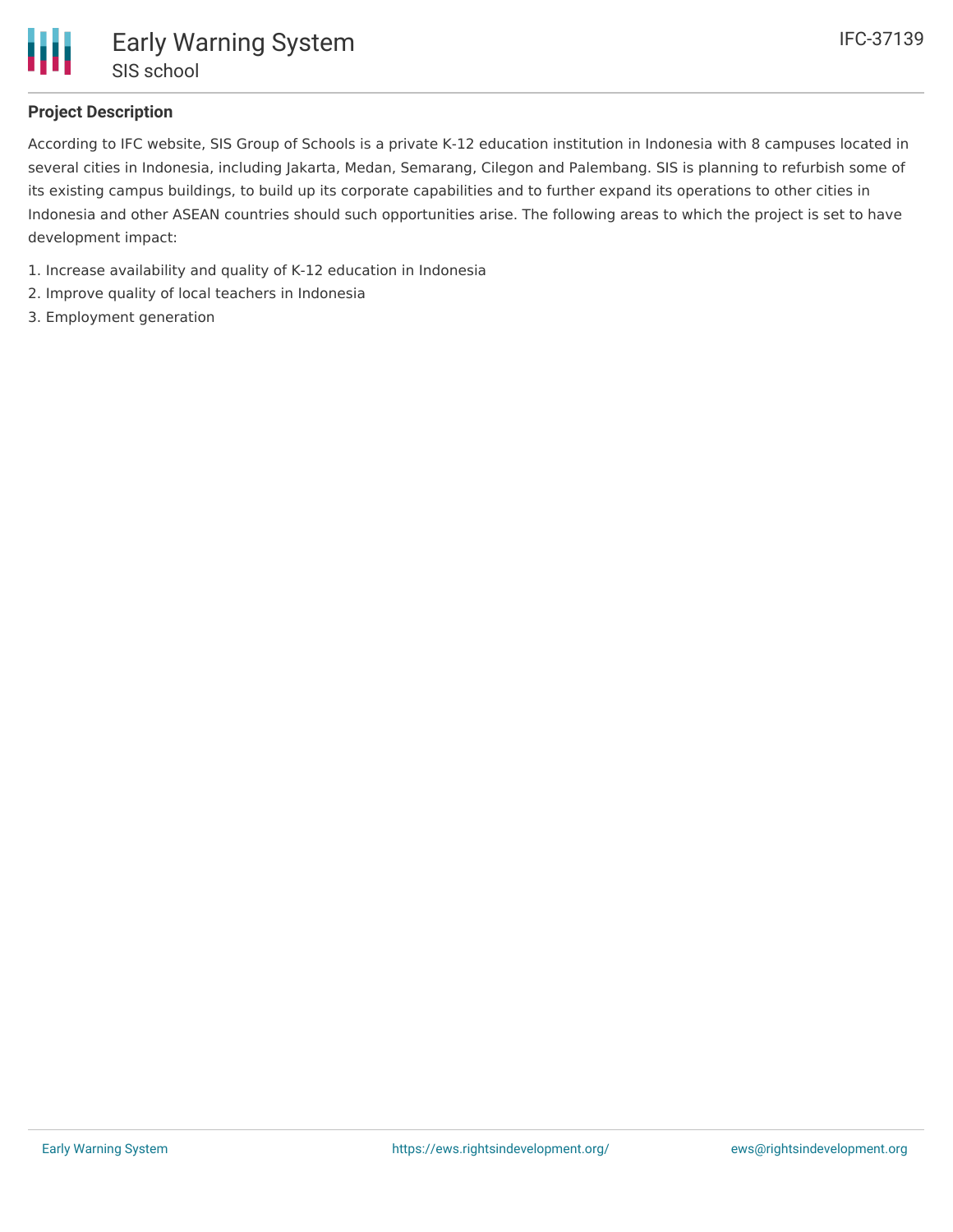## **Investment Description**

• International Finance Corporation (IFC)

#### **Financial Intermediary**

Financial Intermediary: A commercial bank or financial institution that receives funds from a development bank. A financial intermediary then lends these funds to their clients (private actors) in the form of loans, bonds, guarantees and equity shares. Financial intermediaries include insurance, pension and equity funds. The direct financial relationship is between the development bank and the financial intermediary.

The [Abraaj](file:///actor/1149/) Group (Financial Intermediary)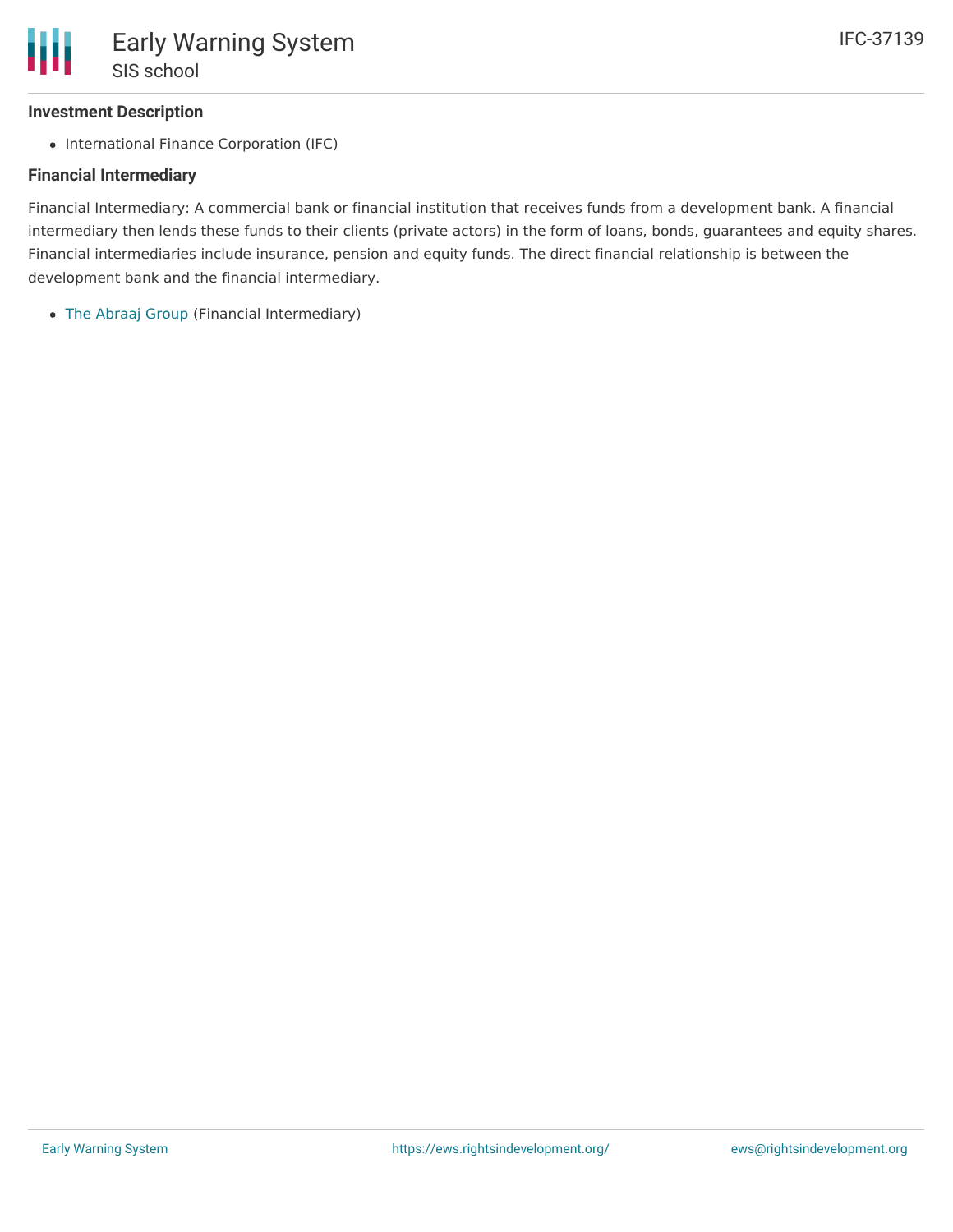

## **Private Actors Description**

The project main sponsor is Abraaj, a private equity fund manager investing in growth markets across Asia, Africa, Latin America, Turkey and the Middle East. Founded in 2002, Abraaj currently manages c. US\$ 9.5 billion across regional, sector and country-specific Funds. It has realized approximately US\$ 5.4 billion from over 80 full and partial exits, and Funds managed by Abraaj have made over 140 investments across various sectors including consumer, energy, financials, healthcare and utilities.